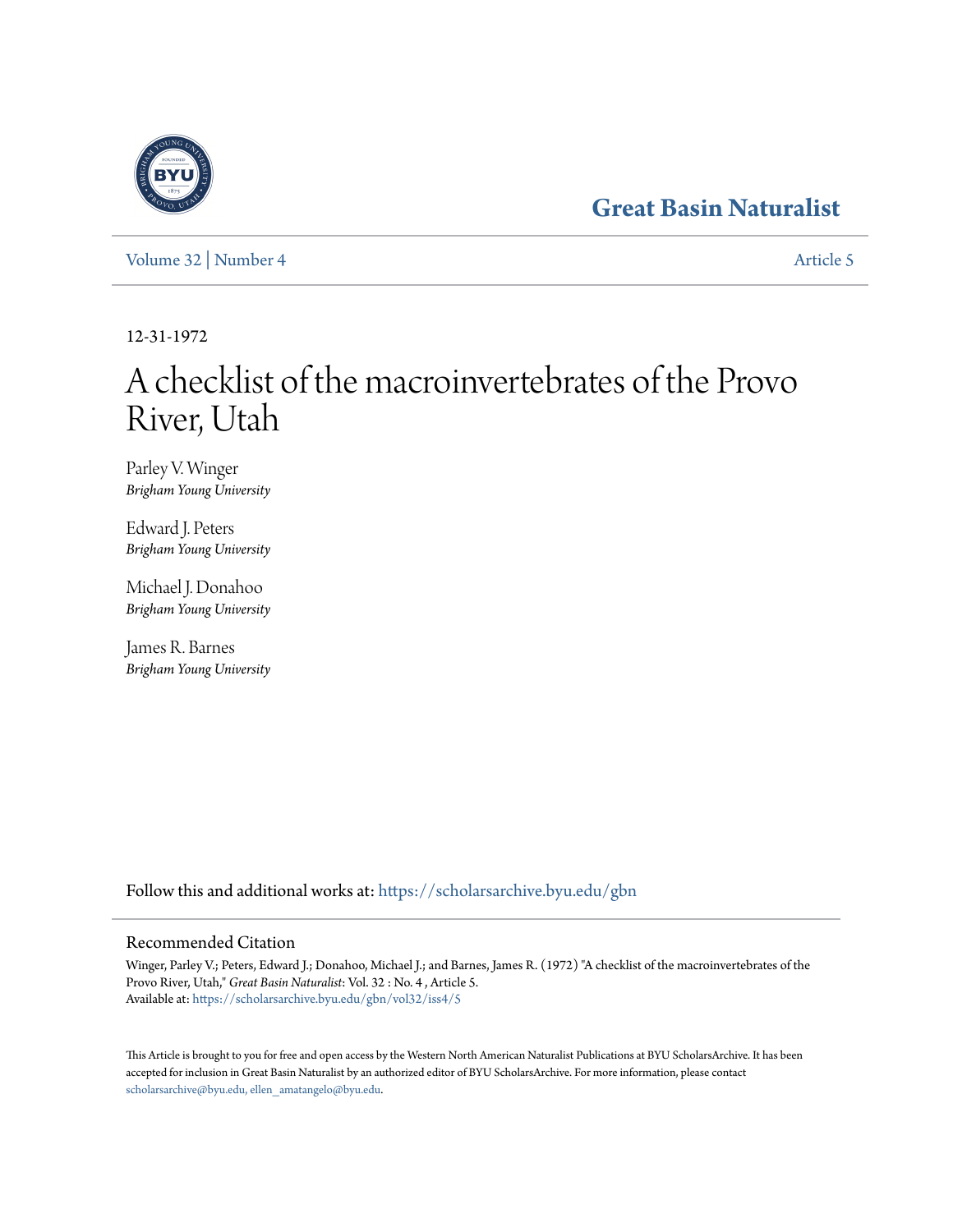#### A CHECKLIST OF THE MACROINVERTEBRATES OF THE PROVO RIVER, UTAH

#### Parley V. Winger,<sup>1</sup> Edward J. Peters,<sup>1</sup> Michael J. Donahoo,<sup>1</sup> James R. Barnes,<sup>1</sup> and David A. White<sup>1</sup>

Abstract.— A checklist of the aquatic macroinvertebrate species from the Provo River, Utah, was compiled from field collections and from literature sources.

Recent water control activities and proposed developments along the Provo River in Provo Canyon have served to stimidate research on aquatic life in this river. Many studies of aquatic life deal either directly or indirectly with the aquatic insects in the stream. Previous studies of aquatic insects in the Provo River are either unpublished theses or incidental references in papers of a broader scope (Edmunds, 1952). The most complete studies were conducted by Gaufin (1949, 1951, 1959).

Students at the University of Utah studied the Trichoptera (Merkley, 1948), aquatic Coleoptera (Todd, 1952), Chironomidae (Brooks, 1955), and Plecoptera (Sessions, 1960) of the Provo River.

Incidental references to the species of aquatic insects were made by Needham and Christensen (1927), Hazzard (1934), Moffet (1936), Chandler (1941), Tanner (1941), Anonymous (1948), Dunstan (1951), Anderson (1960), Musser (1961), and Braithwaite (1962).

The present study was conducted during the winter of 1969-70. Collections were taken from 10 stations located along the Provo River from 51% miles above Woodland, Utah, downstream to the U.S. 91 highway bridge in Provo, Utah.

The main purpose of this paper is to make available, in one place, a complete list of the aquatic invertebrates which have been collected from the Provo River. Table <sup>1</sup> lists all organisms collected during the present study and from previous pertinent studies (Merkley, 1948; Gaufin, 1951; Todd, 1952; Gaumer, 1952; Brooks, 1955; Sessions, 1960; Gaufin, Nebeker, and Sessions, 1966).

The collection of Sialis sp. (Sialidae) has not, as far as we know, been previously reported in the literature for northern Utah. In this study, immatures of Sialis were collected on several occasions in the Provo River downstream from Woodland, Wasatch Co., Utah. One specimen of *Sialis* has been collected from Hobble Creek, east of<br>Springville, Utah Co., Utah. Dr. Arden R. Gaufin, University of Utah (Pers. Comm., 1972), has collected Sialis from the Weber, Provo, and Bear rivers.

ACKNOWLEDGMENTS.— We would like to thank Brigham Young University for allowing us the use of equipment and facilities used

<sup>&</sup>lt;sup>1</sup>Department of Zoology. Brigham Young University. Provo. Utali 84601.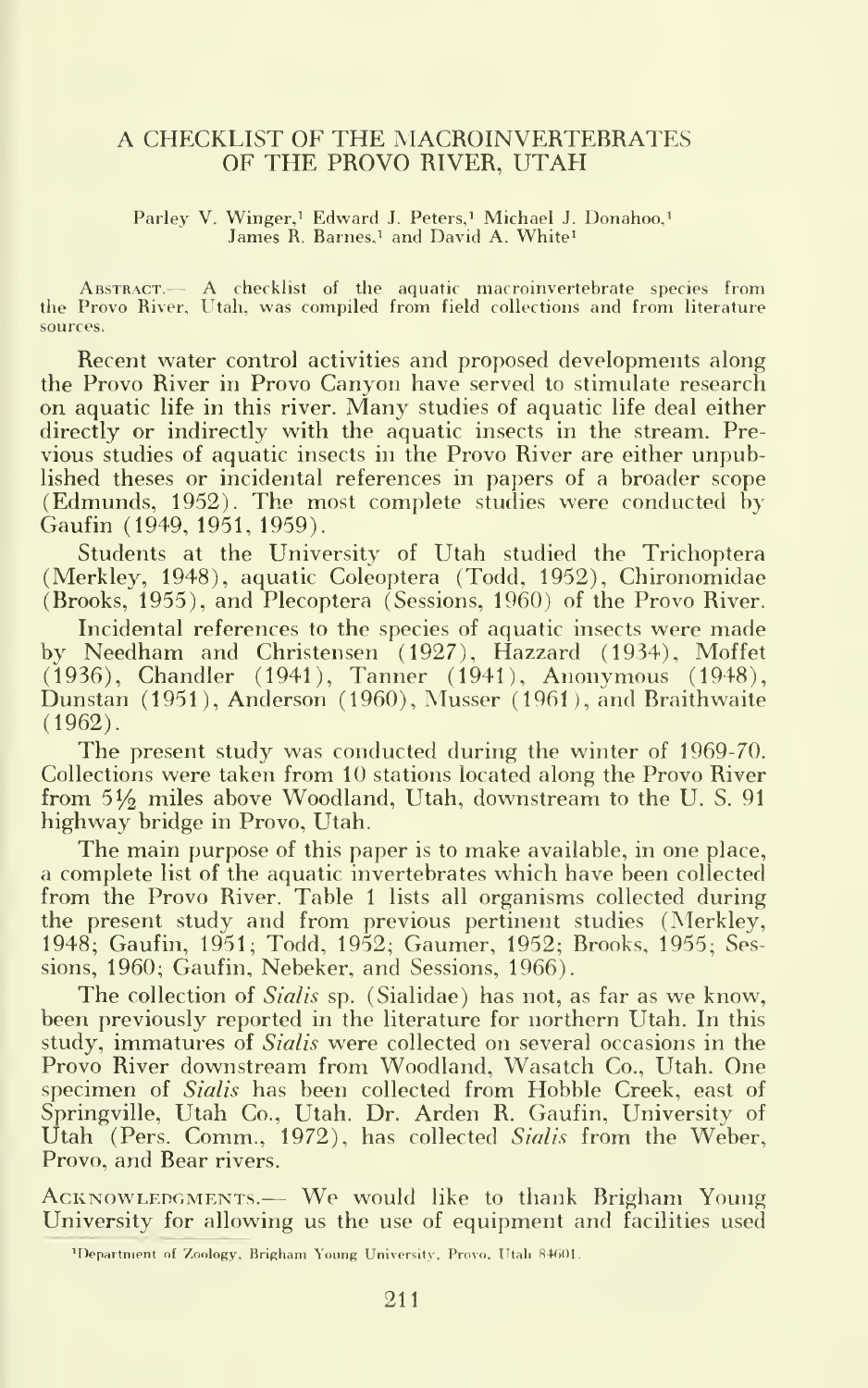in this study. Thanks are also due to Dr. Roy T. Sawyer, College of Charleston, Charleston, South Carolina, who identified the Hirudinea.

Tantz 1. Checklist of the Macroinvertebrates of the Provo River, Utah.<br>(Parentheses around number indicates specimens not classified to species.  $1 =$ <br>present study;  $2 =$  Gaufin, 1951;  $3 =$  Merkley, 1948;  $4 =$  Sessions, 19

| ORGANISM                                                           | <b>COLLECTOR</b>                  |
|--------------------------------------------------------------------|-----------------------------------|
| Collembola                                                         | $\overline{2}$                    |
| Coleoptera                                                         |                                   |
| Caraboidea                                                         |                                   |
| Amphizoidae                                                        |                                   |
| Amphizoa lecontei Matthews                                         | $\mathfrak{S}$                    |
|                                                                    |                                   |
| Dytiscidae                                                         |                                   |
| <i>Bidessus affinis</i> (Say)                                      | $\mathbf{5}$                      |
| Hydroporus planiusculus Fall                                       | (2), 5                            |
| Hydroporus pervicinus Fall                                         | 5                                 |
| <i>Hydroporus occidentalis</i> Sharp                               | $\overline{5}$                    |
| <i>Hydroporus transpunctatus</i> Chandler                          |                                   |
| <i>Hygrotus masculinus</i> (Crotch)                                | $\overline{5}$                    |
| <i>Hygrotus patruelis</i> (LeConte)                                | $\overline{5}$                    |
| Hygrotus tumidiventris (Fall)                                      | $\overline{5}$                    |
| Laccophilus decipiens LeConte<br>Laccophilus astristernalis Crotch | $\overline{5}$                    |
| <i>Oreodytes crassulus</i> (Fall)                                  | $\frac{5}{5}$                     |
| Oreodytes congruus (LeConte)                                       |                                   |
| Agabus cordatus (LeConte)                                          | $\frac{5}{5}$                     |
| Agabus hypomelas Mannerheim                                        |                                   |
| Agabus seriatus intersectus Leech                                  |                                   |
| <i>Agabus oblongus</i> Fall                                        | $\frac{5}{5}$                     |
| Agabus approximatus Fall                                           | $\tilde{5}$                       |
| Agabus austini Sharp                                               | $\overline{5}$                    |
| Agabus strigulosis (Crotch)                                        |                                   |
| <i>Agabus kenaiensis</i> Fall                                      |                                   |
| Agabus erichsoni Gemminger & Harold                                |                                   |
| <i>Agabus tristis</i> Aubé                                         | 5555555                           |
| Ilybius subaenus Erickson                                          |                                   |
| Ilybius fraterculus LeConte                                        |                                   |
| Rantus divisus (Aubé)                                              |                                   |
| Rantus longipes Sharp                                              |                                   |
| Rantus hoppingi Wallis                                             | $\overline{5}$                    |
| Dytiscus marginicollis LeConte                                     | $\tilde{2}$                       |
| Dytiscus dauricus Gebl.<br>Dytiscus circumsinctus Ahrens           | (1), (2), 5                       |
| Acilius semisulcatus Aubé                                          | $5\overline{)}$<br>$\overline{5}$ |
| Cybister explanatus LeConte                                        | $\tilde{5}$                       |
| Haliplidae                                                         |                                   |
| Brychius horni Crotch                                              |                                   |
| Haliplus immaculicollis Harris                                     | 5                                 |
| <i>Haliplus leechi</i> Wallis                                      | (1), (2), 5<br>$5\overline{)}$    |
| Peltodytes callosus (LeConte)                                      | $\tilde{2}$                       |
|                                                                    |                                   |
| Gyrinoidea                                                         |                                   |
| Gyrinidae                                                          |                                   |
| Gyrinus bifarius Fall                                              | $\tilde{2}$                       |
| Gyrinus consobrinus LeConte                                        | $\overline{5}$                    |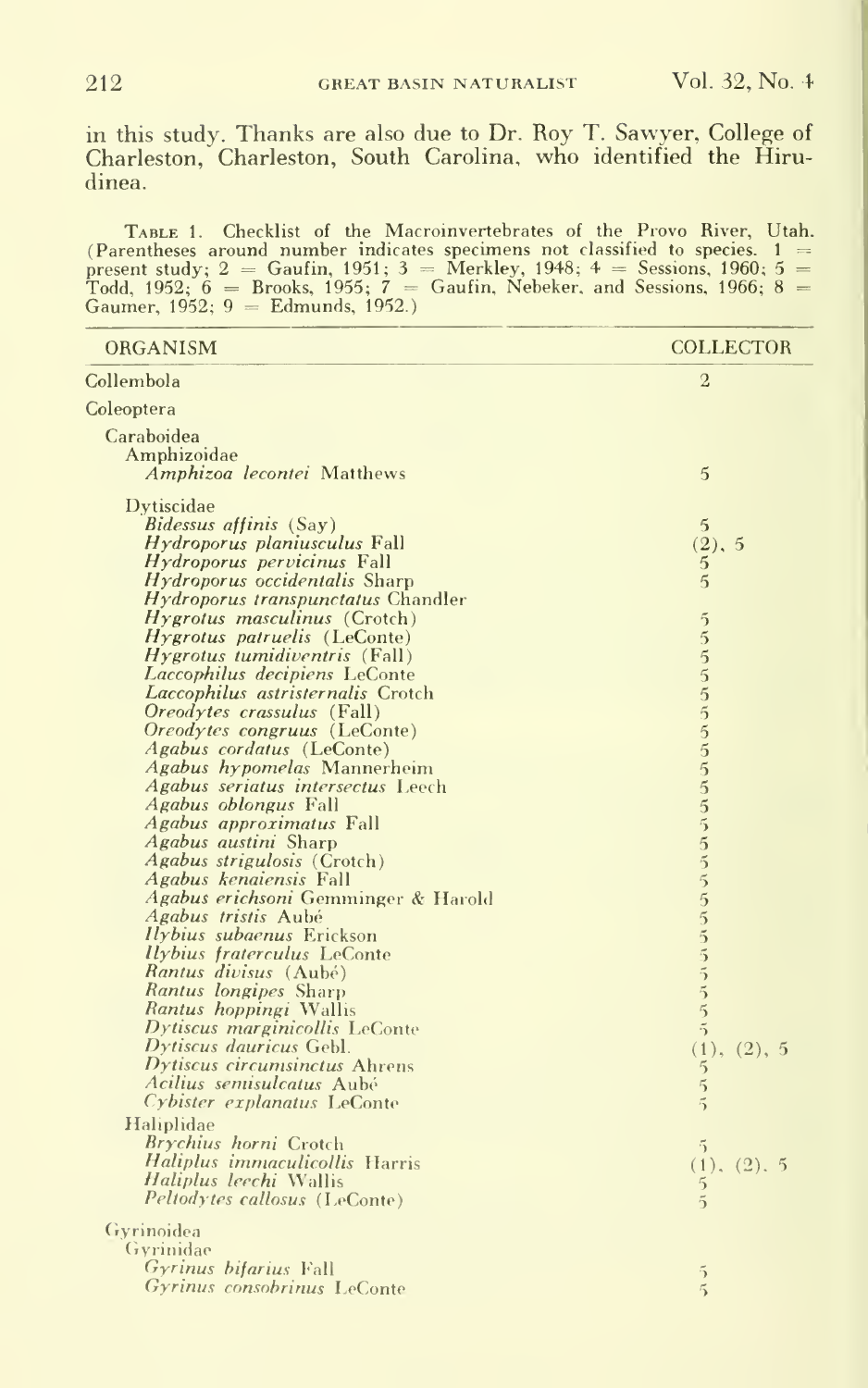| <i>Gyrinus pleuralis</i> Fall              | $\frac{5}{5}$                                   |
|--------------------------------------------|-------------------------------------------------|
| Gyrinus picipes Aubé                       |                                                 |
| <i>Gyrinus affinis</i> Aubé                |                                                 |
| Hydrophiloidea                             |                                                 |
| Hydrophilidae                              |                                                 |
| <i>Helophorus oblongus</i> LeConte         | (2), 5                                          |
| Helophorus obscurus LeConte                | 55555552, 2555                                  |
| Telophorus nitidulus LeConte               |                                                 |
| <b>Berosus infuscatus LeConte</b>          |                                                 |
| <i>Berosus styliferous</i> Horn            |                                                 |
| <i>Hydrous triangularis</i> (Say)          |                                                 |
| <i>Tropisternus ellipticus</i> (LeConte)   |                                                 |
| Tropisternus dorsalis (Brullé)             |                                                 |
| <i>Tropisternus californicus</i> (LeConte) |                                                 |
| <i>Hydrobius fuscipes</i> Linnaeus         | -5                                              |
| <i>Hydrobius scabrosus</i> Horn            |                                                 |
| <i>Paracymus subcuprens</i> (Say)          |                                                 |
| <i>Crepitis moratus</i> (Horn)             |                                                 |
| Helochares maculicollis Mulsant            |                                                 |
| <i>Enochrus hamiltoni</i> (Horn)           |                                                 |
| <i>Enochrus conjunctus</i> (Fall)          | $\tilde{5}$                                     |
|                                            |                                                 |
| Dryopoidea                                 |                                                 |
| Dryopidae                                  |                                                 |
| Helichus striatus LeConte                  | (1), 2, 5                                       |
| Elmidae                                    |                                                 |
| Elmis ornata Schaffer                      | $\tilde{5}$                                     |
| Heterlimnius quadrimaculatus (Horn)        | (1), 2, 5                                       |
| <i>Heterlimnius corpulentus</i> (LeConte)  |                                                 |
| <i>Narpus concolor</i> (LeConte)           | $\frac{2}{5}$ , 5<br>2                          |
| <i>Narpus angustus</i> Casey               | $\overline{5}$                                  |
| Simsonia quadrinotata (Say)                |                                                 |
| Zaitzevia parvulus (Horn)                  | (1), 2, 5<br>$\overline{2}$                     |
| Microcylloepus pusillus LeConte            |                                                 |
| Diptera                                    |                                                 |
| Chironomidae                               | (1)                                             |
| <i>Calospectra</i> sp.                     | 6                                               |
| <i>Chironomus</i> sp.                      | $\overline{\mathbf{2}}$                         |
| Diamesa sp.                                | 6                                               |
| Harnischia sp.                             | 6                                               |
| <i>Hydrobaenus</i> sp.                     | 6                                               |
| Cricotopus sp.                             | 6                                               |
| Corynoneura sp.                            | 6                                               |
| Psilodiamesa sp.                           | 6                                               |
| <i>Syndiamesa</i> sp.                      | $\overline{6}$                                  |
| <i>Pentaneura</i> sp.                      | $\overline{2}$<br>-6<br>$\overline{6}$          |
| <i>Tendipes</i> sp.                        |                                                 |
| Tanytarsus sp.                             |                                                 |
| <i>Procladius</i> sp.                      | $\frac{2}{2}$                                   |
| Spaniotoma sp.                             |                                                 |
| Tipulidae                                  |                                                 |
| Antocha sp.                                | 1,<br>$\overline{2}$                            |
| Eriocera sp.                               | $\overline{2}$                                  |
| Dicranota sp.                              |                                                 |
| Hexatoma sp.                               | $\overline{2}$                                  |
| Pedicia sp.                                |                                                 |
| Holorusia sp.                              |                                                 |
| <i>Phalacrocere</i> sp.                    | $2, 2$<br>$2$<br>$2$<br>$2$<br>$1, 2$<br>$1, 2$ |
| Tipula sp.                                 | $\overline{2}$<br>$\overline{2}$                |
| <i>Rhaphidolabis</i> sp.                   |                                                 |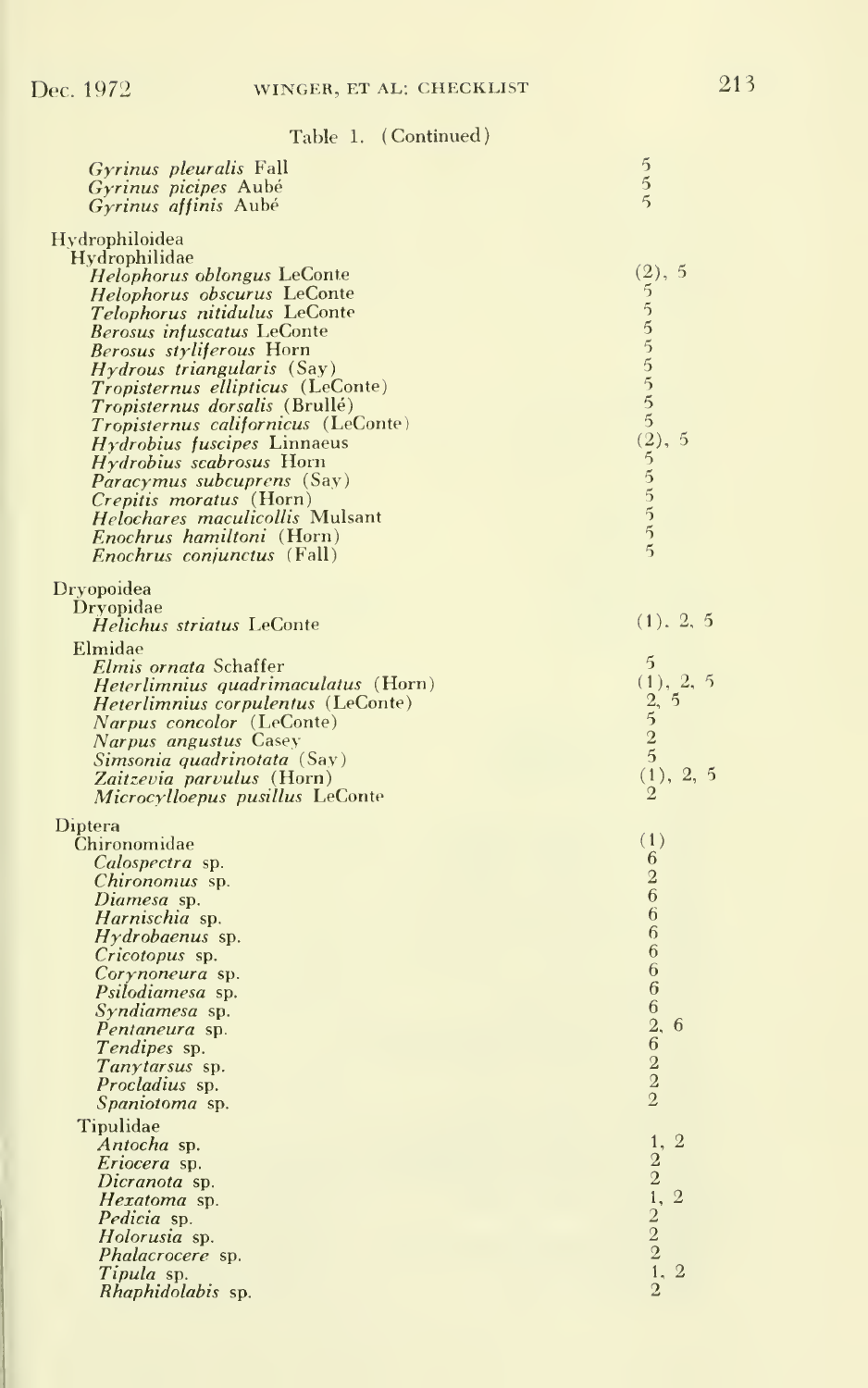| Psycodidae<br>Pericoma sp.                                                                                                                                                                                                                                                                                                                                                                                                                          | 1, 2                                                                                                                               |
|-----------------------------------------------------------------------------------------------------------------------------------------------------------------------------------------------------------------------------------------------------------------------------------------------------------------------------------------------------------------------------------------------------------------------------------------------------|------------------------------------------------------------------------------------------------------------------------------------|
| Empididae<br>Hemerodromia sp.<br>Roederiodes sp.                                                                                                                                                                                                                                                                                                                                                                                                    | $\sqrt{2}$<br>$\overline{2}$                                                                                                       |
| Simuliidae<br>Simulium sp.                                                                                                                                                                                                                                                                                                                                                                                                                          | 1, 2                                                                                                                               |
| Tabanidae<br>Chrysops sp.                                                                                                                                                                                                                                                                                                                                                                                                                           | $\overline{2}$                                                                                                                     |
| Dixidae<br>Dixa sp.                                                                                                                                                                                                                                                                                                                                                                                                                                 | $\overline{2}$                                                                                                                     |
| Rhagionidae<br><i>Atherix variegeta</i> Walker                                                                                                                                                                                                                                                                                                                                                                                                      | 1, 2                                                                                                                               |
| Muscidae<br>Limnophora aequifrons Stein                                                                                                                                                                                                                                                                                                                                                                                                             | $\overline{2}$                                                                                                                     |
| Heleidae<br>Palpomyia sp.                                                                                                                                                                                                                                                                                                                                                                                                                           | 2                                                                                                                                  |
| Stratiomyndae<br>Euparyphus sp.<br>Odontomyia sp.                                                                                                                                                                                                                                                                                                                                                                                                   | $\overline{2}$<br>$\overline{2}$                                                                                                   |
| Deuterophlebiidae<br>Deuterophlebia sp.                                                                                                                                                                                                                                                                                                                                                                                                             | $\overline{2}$                                                                                                                     |
| Blepharoceridae<br>Agathon sp.<br><i>Blepharicera</i> sp.                                                                                                                                                                                                                                                                                                                                                                                           | $\mathbf{1}$<br>$\overline{2}$                                                                                                     |
| Ephemeroptera<br>Baetidae<br><i>Baetis bicaudatus</i> Dodds<br><b>Baetis</b> intermedius Dodds<br><b>Baetis tricaudatus Dodds</b><br>Callibaetis fuscus Dodds<br>Ephemerellidae                                                                                                                                                                                                                                                                     | $\frac{2}{2}$<br>1, 2<br>$\Omega$                                                                                                  |
| Ephemerella coloradensis Dodds<br>Ephemerella doddsi Needham<br>Ephemerella grandis grandis Eaton<br>Ephemerella hecuba (Eaton)<br>Ephemerella inermis Eaton<br>Ephemerella infrequens McDunnough<br>Ephemerella maragrita Needham<br>Ephemerella tibialis McDunnough                                                                                                                                                                               | $\overline{z}$<br>1.2<br>1, 2<br>$\begin{smallmatrix}2\1.2\end{smallmatrix}$<br>$\overline{2}$<br>$\overline{Q}$<br>$\overline{c}$ |
| Heptageniidae<br><i>Cinygmula mimus</i> (Eaton)<br>Cinygmula par (Eaton)<br>Epeorus (Iron) albertae (McDunnough)<br><i>Eperous deceptivus</i> (McDunnough)<br><i>Epeorus longimanus</i> (Eaton)<br>Epeorus sp.<br>Heptagenia criddlei McDunnough<br>Heptagenia solitaria McDunnough<br><i>Heptagenia elegantula</i> (Eaton)<br>Rhithrogena doddsi McDonnoungh<br><i>Rhithrogena morrisoni</i> (Banks)<br>Rhithrogena robusta Dodds<br>Siphlonuridae | $\overline{Q}$<br>9<br>$22221$<br>$1.29$<br>$\overline{2}$<br>$\overline{Q}$<br>$\overline{Q}$                                     |
| <i>Ameletus oregonensis</i> McDunnough<br>Ameletus velox Dodds<br>Ameletus sp.                                                                                                                                                                                                                                                                                                                                                                      | $\mathbf{1}$<br>$\overline{2}$<br>$\mathbf{1}$                                                                                     |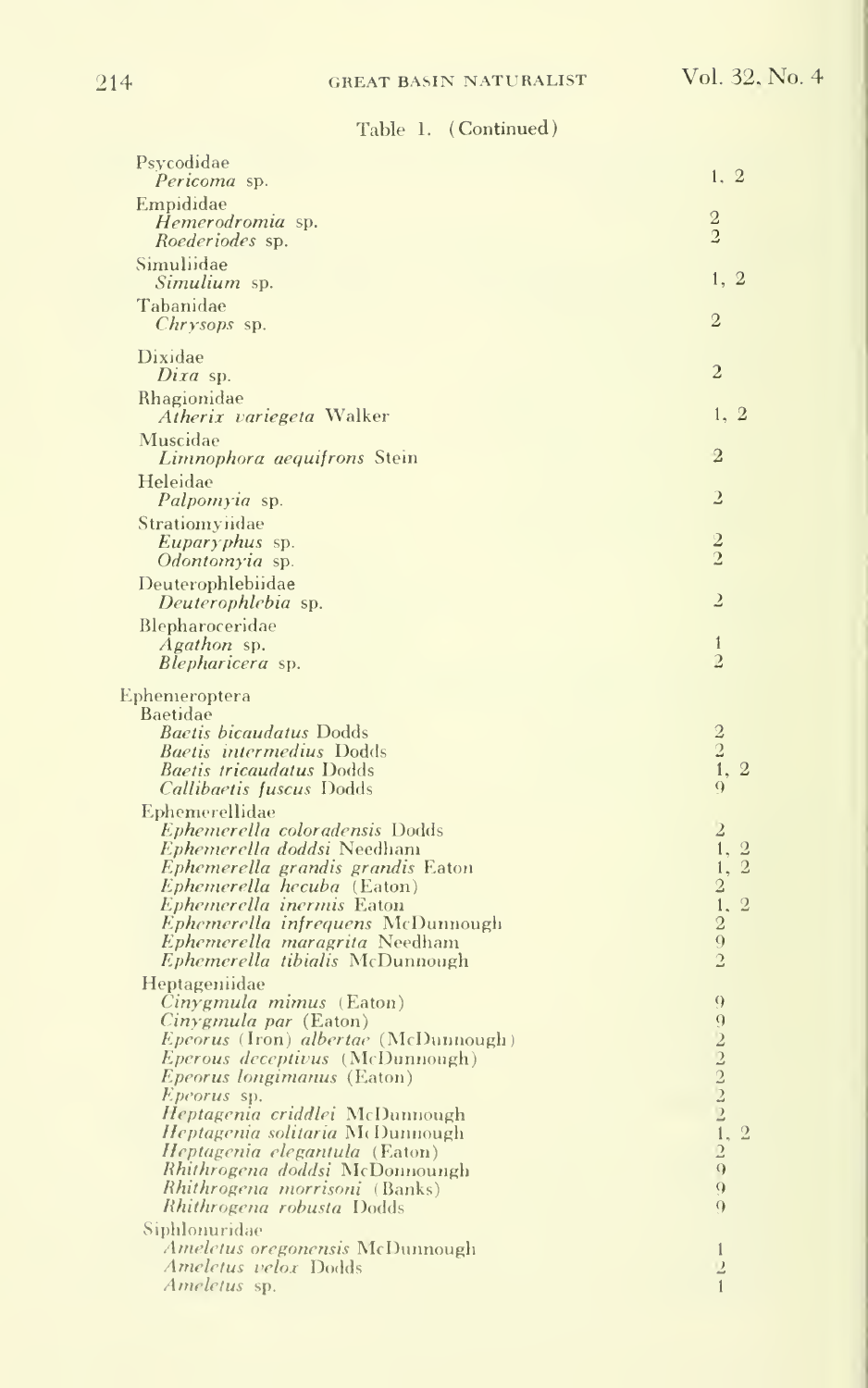| Siphlonurus occidentalis Eaton<br>Parameletus columbiae McDunnough                    | $\overline{2}$<br>$\overline{Q}$ |
|---------------------------------------------------------------------------------------|----------------------------------|
| Leptophlebiidae                                                                       |                                  |
| <i>Paraleptophlebia debilis</i> (Walker)                                              | $\,2$<br>1, 2                    |
| Paraleptophlebia heteronea (McDonnough)<br>Paraleptophlebia memorialis Eaton          | 9                                |
| <i>Paraleptophlebia packi</i> (Needham)<br>Tricorythidae                              |                                  |
| Tricorythodes minutus minutus Traver                                                  | 1, 2                             |
| Plecoptera                                                                            |                                  |
| Chloroperlidae<br>Alloperla pallidula (Banks)                                         | (1), 2, 4, 7                     |
| <i>Alloperla borealis</i> (Banks)                                                     | 4, 7                             |
| Alloperla lamba Needham and Cleasen                                                   | $\frac{2}{4}$ , $\frac{7}{7}$    |
| <i>Alloperla pintada</i> Ricker                                                       | 4, 7                             |
| Alloperla coloradensis (Banks)<br><i>Alloperla severa</i> (Hagen)                     | 4, 7                             |
| Alloperla signata (Hagen)                                                             | 4, 7                             |
| Paraperla frontalis Banks                                                             | 4, 7                             |
| Utaperla sopladora Ricker                                                             | 4, 7                             |
| Nemouridae<br><i>Brachyptera nigripennis</i> (Banks)                                  | 1, 2, 4,<br>-7                   |
| <i>Brachyptera pacifica</i> (Banks)                                                   | 2, 4, 7                          |
| <i>Brachyptera pallida</i> (Banks)                                                    | 1, 7                             |
| Capnia confusa Claassen                                                               | 1, 4, 7                          |
| Capnia columbiana Claassen                                                            | 2, 4, 7<br>4, 7                  |
| Capnia gracilaria Claassen<br>Capnia lemoniana Nebeker and Gaufin                     | $\boldsymbol{7}$                 |
| Capnia ligulata Hansen                                                                | $\overline{7}$                   |
| Capnia logana Nebeker and Gaufin                                                      | $\overline{7}$                   |
| <i>Capnia nana wasatchae</i> Claassen<br>Capnia uintahi Gaufin                        | $\overline{7}$<br>$\overline{7}$ |
| Eucapnopsis brevicauda (Claassen)                                                     | 4.7                              |
| Paraleuctra occidentalis (Banks)                                                      | 2, 7                             |
| <i>Paraleuctra sara</i> (Claassen)                                                    | (2), 4, 7                        |
| Isocapania crinata (Needham and Claassen)<br>Isocapania grandis (Banks)               | $\overline{7}$<br>$\overline{7}$ |
| Nemoura californica Claassen                                                          | (1), 4, 7                        |
| Nemoura cinctipes Banks                                                               | 2, 4, 7                          |
| Nemoura columbiana Claassen<br>Nemoura besametsa Ricker                               | 4, 7<br>1, 2, 4, 7               |
| <i>Nemoura oregonensis</i> Claassen                                                   | 2, 4, 7                          |
| Nemoura haysi Ricker                                                                  | $\overline{7}$                   |
| <i>Perlomyia utahensis</i> Needham and Claassen                                       | $\overline{7}$                   |
| Perlidae<br>Acroneuria pacifica Banks                                                 |                                  |
| <i>Claassenia sabulosa</i> (Banks)                                                    | 1, 2, 4, 7<br>1, 2, 4, 7         |
| Perlodidae                                                                            | (1), 2, 4, 7                     |
| Arcynopteryx signata (Hagen)                                                          | 1, 4, 7                          |
| Arcynopteryx parallela (Frison)                                                       | 2, 4, 7<br>$\overline{7}$        |
| <i>Isogenus aestivalis</i> (Needham and Claassen)<br><i>Isogenus modestus</i> (Banks) | (1), (2), 4, 7                   |
| <i>Isoperla ebria</i> (Hagen)                                                         | 1, 2, 4, 7                       |
| Isoperla fulva Claassen                                                               | 4, 7                             |
| Isoperla mormona Banks<br><i>Isoperla patricia</i> Frison                             | 2, 4, 7<br>4, 7                  |
| Isoperla pinta Frison                                                                 | 4, 7                             |
| Diura knowltoni (Frison)                                                              | 4, 7                             |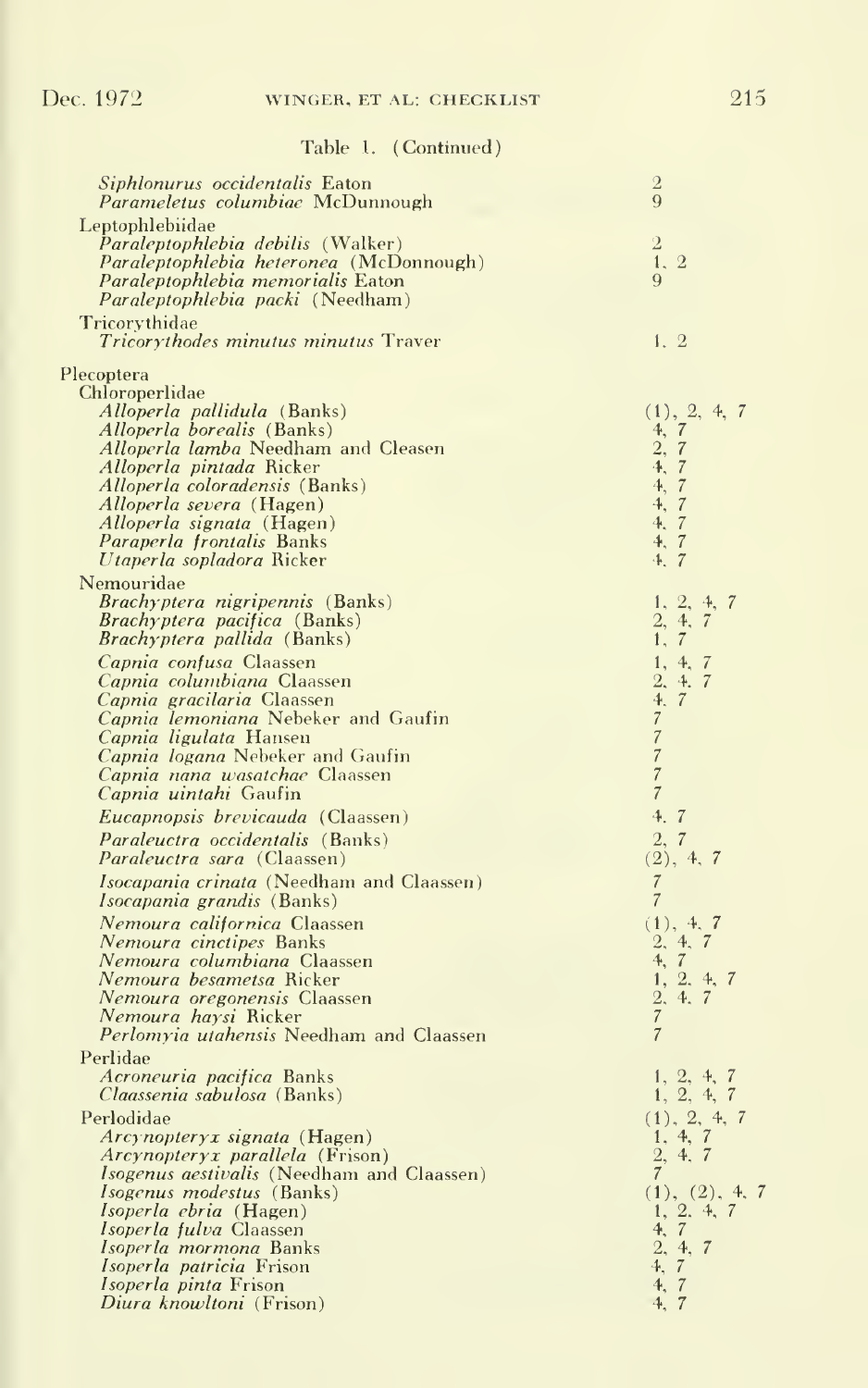## 216 GREAT BASIN NATURALIST Vol. 32, No. 4

| Pteronarcidae                                                       |                                                                  |
|---------------------------------------------------------------------|------------------------------------------------------------------|
| Pteronarcys californica Newport                                     | $1, 2, 4, 7$<br>$1, 2, 4, 7$                                     |
| Pteronarcella badia (Hagen)                                         |                                                                  |
| Trichoptera                                                         |                                                                  |
| Brachycentridae                                                     |                                                                  |
| <b>Brachycentrus aspolus Ross</b>                                   | $\overline{\mathbf{3}}$                                          |
| Brachycentrus americanus (Banks)                                    | $\mathbf{1}$                                                     |
| Brachycentrus occidentalis (Banks)                                  |                                                                  |
| Brachycentrus sp.                                                   | $\begin{array}{c} 2, 3 \\ 1, 2, 3 \\ 2, 3 \end{array}$           |
| <i>Micrasema bactro</i> Ross                                        |                                                                  |
| Helicopsychidae                                                     |                                                                  |
| Helicopsyche borealis (Hagen)                                       | 1, 2, 3                                                          |
| Hydropsychidae                                                      |                                                                  |
| Arctopsyche grandis (Banks)                                         | (1), 2, 3                                                        |
| <i>Cheumatopsyche analis</i> (Banks)                                | $(2), 3$<br>$(1), (2)$                                           |
| <i>Hydropsyche californica</i> Banks                                |                                                                  |
| Hydropsyche cockerelli Banks                                        |                                                                  |
| <i>Hydropsyche occidentalis</i> Banks                               |                                                                  |
| <i>Hydropsyche oslari</i> Banks                                     |                                                                  |
| <i>Parapsyche elsis</i> Milne                                       | 3332,3<br>3                                                      |
| <i>Pycnopsyche</i> sp.                                              |                                                                  |
| Hydroptilidae                                                       |                                                                  |
| Agraylea multipunctata Curtis                                       | $\overline{\mathbf{3}}$<br>$\frac{1}{3}$                         |
| <i>Agraylea saltesea</i> Ross                                       | $\overline{\mathbf{3}}$                                          |
| <i>Hydroptila consimilis</i> Morton                                 | (2), 3                                                           |
| <i>Hydroptila</i> sp.<br>Neotrichia panneus Denning                 |                                                                  |
| Neotrichia sp.                                                      |                                                                  |
| Ochrotrichia atylata Ross                                           |                                                                  |
| Ochrotrichia logana (Ross)                                          |                                                                  |
| <i>Tascobia brustia</i> (Ross)                                      | $\frac{2}{3}$<br>$\frac{2}{3}$<br>$\frac{3}{2}$<br>$\frac{2}{3}$ |
| Lepidostomatidae                                                    |                                                                  |
| Lepisostoma pluviale (Milne)                                        | (2), 3                                                           |
| Lepisostoma unicolor (Banks)                                        | $\overline{3}$                                                   |
| Lepisostoma podager (McLachlan)                                     | $\overline{3}$                                                   |
| Lepisostoma cascadense (Milne)                                      | $\overline{\mathbf{3}}$                                          |
| Leptoceridae                                                        |                                                                  |
| Oecetis sp.                                                         | 1, 2, 3                                                          |
| Limnephilidae                                                       |                                                                  |
| <i>Chyranda centralis</i> (Banks)                                   | 3                                                                |
| <i>Dicosmoecus atripes</i> (Hagen)                                  | (2).3                                                            |
| <i>Dicosmoecus unicolor</i> (Banks)                                 | 3                                                                |
| <i>Hesperophylax consimilis</i> (Banks)<br>Limnephilus arizona Ross | (1), 2, 3<br>2, 3                                                |
| Limnephilus sp.                                                     | (1), 3                                                           |
| Neophylax sp.                                                       | $\overline{2}$                                                   |
| Neothremma alicia Banks                                             | $(1)$ , 3                                                        |
| <i>Oligophlebodes minutus</i> (Banks)                               | $\overline{3}$                                                   |
| Philoptomidae                                                       |                                                                  |
| Dolophilus garbriella (Banks)                                       | $\rightarrow$                                                    |
| <i>Trentonius aequalis</i> (Banks)                                  | $\frac{2}{2}$<br>$\overline{\mathbf{3}}$                         |
| <i>Chimarra</i> sp.                                                 |                                                                  |
| Psycomviidae                                                        |                                                                  |
| Psychomyea flavida Hagen                                            | $\overline{\mathbf{3}}$                                          |
| Tinodes sp.                                                         | $\overline{\mathbf{3}}$                                          |
| <b>Rhyacophilidae</b>                                               |                                                                  |
| Anagapetus debilis Ross                                             | $\overline{3}$                                                   |
| <i>Glossosoma alascense</i> Banks                                   | (1), 3                                                           |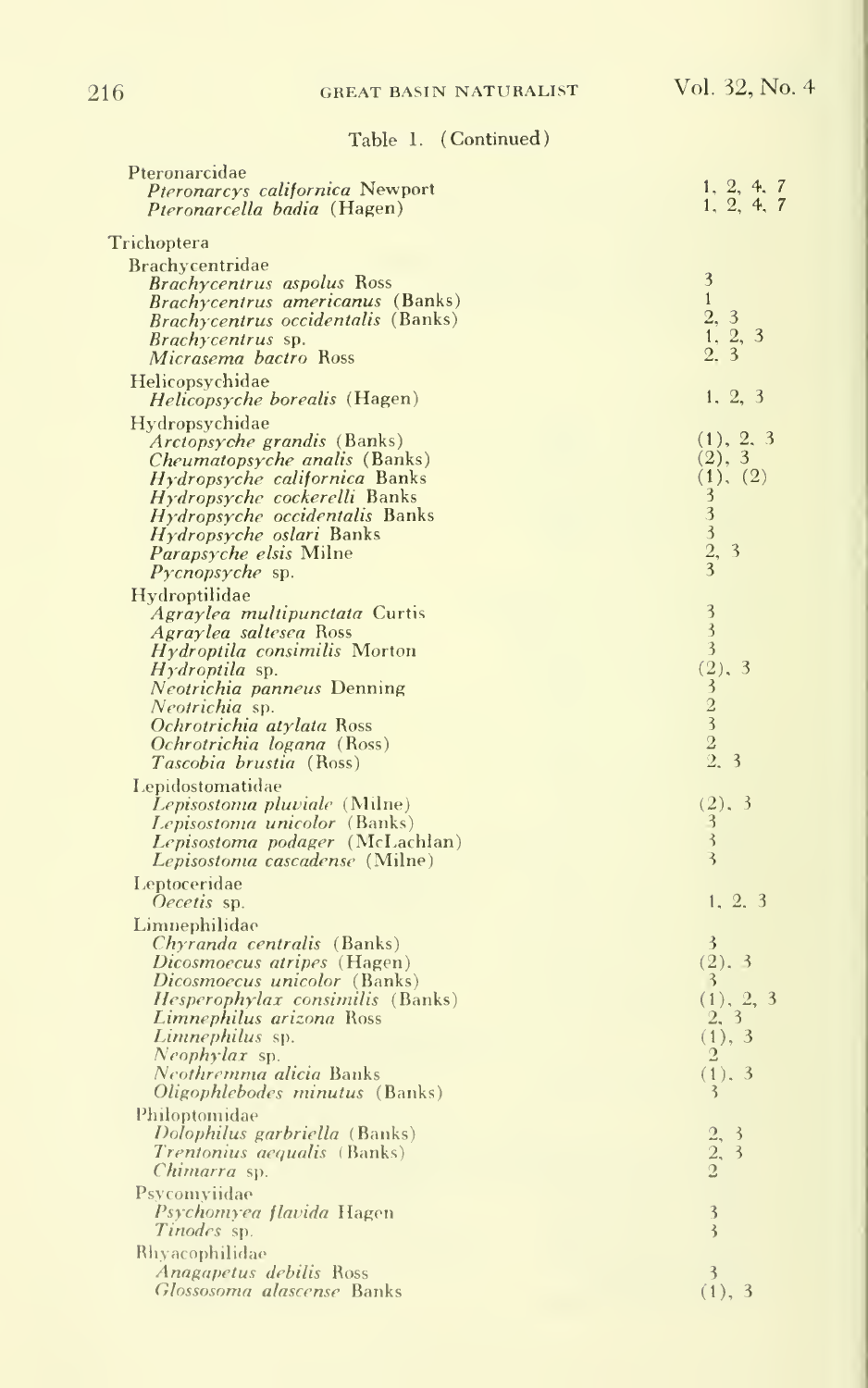| Glossosoma parvulum Banks<br>Glossosoma verdona Ross<br><i>Rhyacophila acropedes</i> Banks<br>Rhyacophila angelita Banks<br>Rhyacophila coloradensis Banks<br>Rhyacophila harmstoni Ross<br><i>Rhyacophila hyalinata</i> Banks<br>Rhyacophila lobifera Betten<br>Rhyacophila pellisa Ross<br>Rhyacophila verrula Milne | 3<br>2,<br>3<br>(1), (2), 3<br>3<br>3<br>$\overline{3}$<br>$\overline{3}$<br>$\mathbf{1}$<br>$\overline{\mathbf{3}}$<br>$\overline{\mathbf{3}}$                  |
|------------------------------------------------------------------------------------------------------------------------------------------------------------------------------------------------------------------------------------------------------------------------------------------------------------------------|------------------------------------------------------------------------------------------------------------------------------------------------------------------|
| Hemiptera<br>Corixidae<br>Gerridae<br>Mesoveliidae<br>Saldidae<br>Belostomatidae                                                                                                                                                                                                                                       | $\begin{smallmatrix} 1,&2\\1,&2 \end{smallmatrix}$<br>$\overline{2}$<br>1,<br>$\mathbf{1}$<br>$\mathbf{1}$                                                       |
| Odonata<br>Coenagrionidae<br>Aeshnidae<br>Aeshna palmata Hagen<br>Corduliidae                                                                                                                                                                                                                                          | 1,<br>$\overline{2}$<br>$\mathbf{1}$                                                                                                                             |
| Somatochlora semicircularis Selys<br>Megaloptera<br>Sialidae<br>Sialis sp.                                                                                                                                                                                                                                             | $\mathbf{1}$                                                                                                                                                     |
| Crustacea<br>Cladocera<br>Daphnia sp.                                                                                                                                                                                                                                                                                  | $\mathbf{1}$                                                                                                                                                     |
| Amphipoda<br>Gammarus sp.<br><i>Hyallella azteca</i> (Saussure)                                                                                                                                                                                                                                                        | $\frac{1}{2}$ , 2                                                                                                                                                |
| Isopoda<br>Asellus tomalensis Harford                                                                                                                                                                                                                                                                                  | $\mathbf{1}$                                                                                                                                                     |
| Hydracarina<br>Atractides sp.<br><i>Calonyx</i> sp.<br>Eylais sp.<br><i>Hydryphantes</i> sp.<br><i>Hygrobates</i> sp.<br>Laminipes sp.<br>Lebertia sp.<br>Limnesia sp.<br>Megapus sp.<br>Panisus sp.<br>Piona sp.<br>Sperchon sp.                                                                                      | 1,<br>$\overline{2}$<br>$\bf 8$<br>$\frac{8}{8}$<br>$\bar{8}$<br>$\bar{8}$<br>$\bar{8}$<br>$\overline{\bf 8}$<br>$\begin{array}{c} 8 \\ 8 \\ 8 \end{array}$<br>8 |
| Testudacarus sp.<br>Oligochaeta                                                                                                                                                                                                                                                                                        | 8<br>1,<br>$\overline{2}$                                                                                                                                        |
| Hirudinea<br>Cystobranchus verrilli Meyer<br>Dina dubia Moore and Meyer<br>Dina parva Moore<br>Eropbdella punctata (Leidy)<br>Helobdella stagnalis (Linnaeus)<br>Nephelopsis obscura Verrill                                                                                                                           | $\overline{2}$<br>$\mathbf{1}$<br>$\mathbf{1}$<br>$\mathbf{1}$<br>$\mathbf{1}$<br>$\mathbf{1}$<br>$\mathbf{1}$                                                   |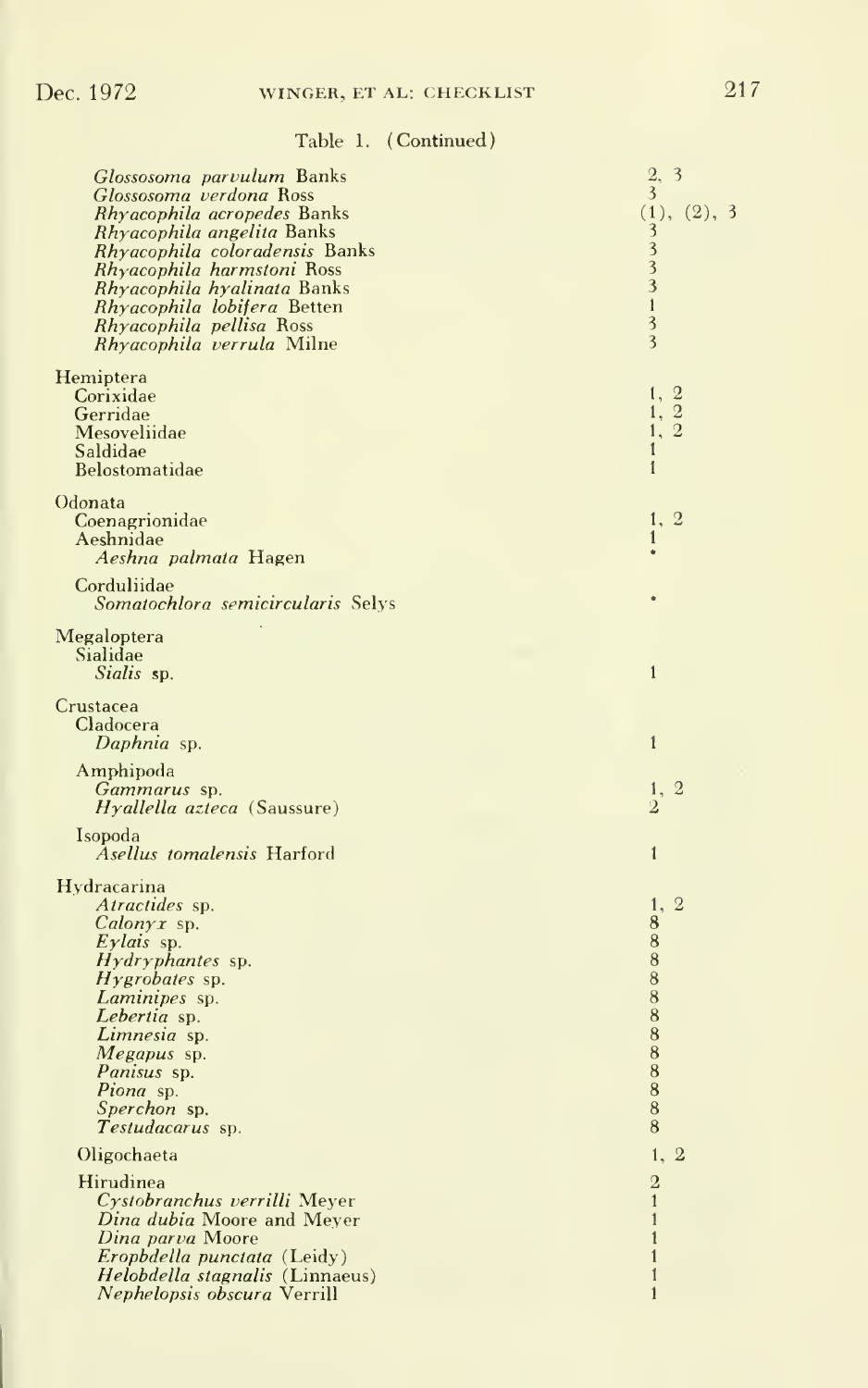| Turbellaria<br>Polycelis sp.             | 1, 2         |
|------------------------------------------|--------------|
| Nematoda                                 | 1, 2         |
| Mollusca<br>Physdae                      | 1            |
| Physa sp.<br>Planorbidae<br>Gyraulus sp. | $\mathbf{1}$ |
| Lymnaeidae<br>Lymnaea sp.                |              |
| Bulimidae<br>Fluminicola sp.             |              |
| Ancylidae<br>Ferrissia sp.               | 1            |
| Sphaeriidae<br>Sphaerium sp.             | 1, 2         |

•Musser, 1961.

'Braithwaite. 1962.

#### LITERATURE CITED

- ANDERSON, R. D. 1960. Taxonomy, distribution, and biology of the Dytiscidae of Utah. Unpublished Ph.D. Thesis. Univ. Utah. Salt Lake City, Utah.
- ANONYMOUS. 1948. Reclamation on the Provo River. Utah Fish and Game Bull.  $5(9): 2-3.$
- BRAITHWAITE, L. F. 1962. The taxonomic problem of *Polycelis* in the United States. Unpublished M.S. Thesis. Brigham Young Univ. Provo, Utah.
- Brooks, G. D. 1955. The Chironomidae of the Provo River. Unpublished M.S. Thesis. Univ. Utah. Salt Lake City, Utah.
- CHANDLER, H. P. 1941. Study of the aquatic and semiaquatic Coleoptera in the state of Utah. Unpublished M.S. Thesis. Brigham Young Univ. Provo. Utah.
- DUNSTAN, W. A. 1951. A comparative study of a dredged and undredged portion of the Provo River, Utah. Unpublished M.S. Thesis. Univ. Utah. Salt tion of the Provo River. Utah. Unpublished M.S. Thesis. Univ. Utah. Salt<br>Lake City, Utah.<br>EDMUNDS, G. F., Jr. 1952. Studies on the Ephemeroptera. Unpublished Ph.D.
- Thesis. Univ. Massachusetts.
- GAUFIN, A. R. 1949. A comparative study of the bottom fauna of the north and south forks of the Provo River at Stewart's Ranch, Utah. Utah Acad. Sci., Arts, Letters Proc. 26:1.
	- ... 1951. Production of bottom fauna in the Provo River. Utah. Unpub-<br>lished Ph.D. Thesis. Iowa State Coll. Ames, Iowa.
	- 1959. Production of bottom fauna in the Provo River, Utah. Iowa. State Coll. J. of Sci. 33(3): 395-419.
- GAUFIN, A. R., A. V. NEBEKER, AND J. SESSIONS. 1966. The stoneflies (Plecoptera) of Utah. Univ. Utah Biol. Ser. 14(1):1-93.
- Gaumer, R. E. 1952. Taxonomy of some Utah aquatic mites (Hydracarina) with notes on their biology. Unpublished M.S. Thesis. Univ. Utah. Salt Lake City, Utah.
- HAZZARD, A. S. 1934. Quantitative studies of trout food in some Utah streams. Proc. Utah Acad. Sci. 11:271.
- Merki.ey, D. R. 1948. The adult caddis flies of the Provo River. Unpublished M.S. Thesis. Univ. Utah. Salt Lake City, Utah.
- MOFFETT, J. W. 1936. A quantitative study of the bottom fauna in some Utah streams variously affected by erosion. Bull, Univ. of Utah  $26(9)$ : 1-32.
- Mu.sser, R. J. (Stout). 1961. Dragonfly nvniphs of Utah. Unpublished M.S. Thesis. Univ. Utah. Salt Lake City, Utah.